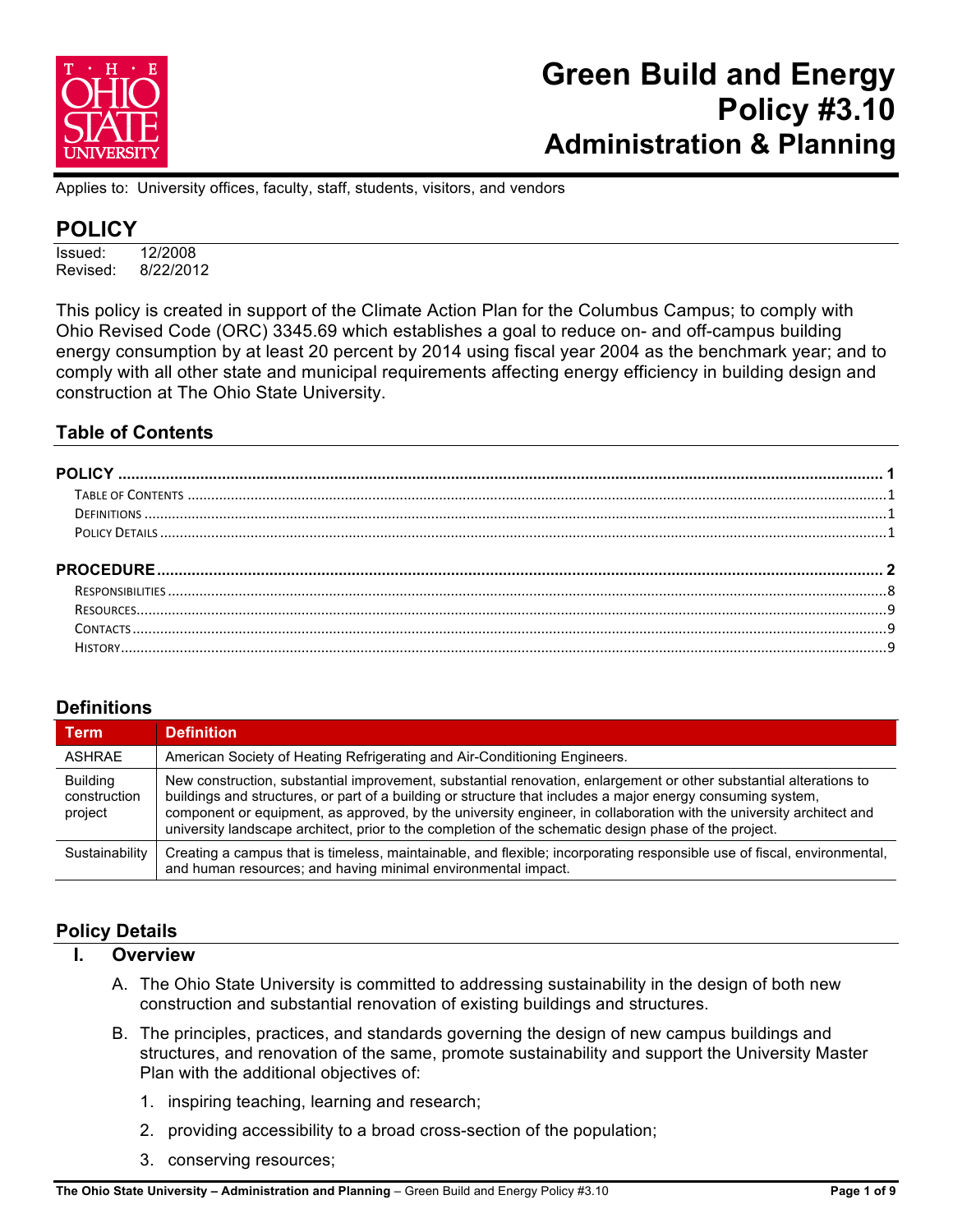

Applies to: University offices, faculty, staff, students, visitors, and vendors

- 4. incorporating green design principles; and
- 5. balancing initial and long term operating costs.

### **II. Green Build and Energy Policy Principles, Practices, and Standards**

- A. These principles and practices are applicable to building construction projects for which the construction budget is equal to or greater than \$100,000 and for which programming and design commenced after July 1, 2008.
- B. The university is a signatory to the *American College and University Presidents' Climate Commitment* and has a Climate Action Plan for the Columbus Campus. Since building energy efficiency and energy use, as well as the associated greenhouse gas emissions, are considered in relationship to campus energy generation and supply, the green build principles extend beyond buildings and include the following:
	- 1. employing a mix of renewable and non-renewable energy sources
	- 2. increasing the efficiency of generating and delivering energy to campus buildings, and
	- 3. reducing energy consumption within buildings.
- C. The principles and practices of this policy are incorporated into existing university construction procurement, design policies, and practices and will be employed in the design of all qualifying building construction projects.

## **PROCEDURE**

Issued: 12/2008 Revised: 8/22/2012

## **I. Green Build and University Design Standards**

- A. For each qualifying building construction project, life-cycle cost analyses will be undertaken by a qualified engineer or architect and in accordance with the standards established in ORC 3345.69 (http://codes.ohio.gov/orc/3345.69). This will include an energy systems analysis and the results of these analyses will be a primary consideration in developing the project design.
- B. The following are minimum standards that will apply to design and construction of qualifing building construction:
	- 1. Every classroom and administrative building construction project will achieve energy efficiency that is 25% above ASHRAE 90.1 2004 standards.
	- 2. Every residential hall construction project will achieve energy efficiency that is 30% above ASHRAE 90.1 2004 standards.
	- 3. Every athletics and recreation construction project will achieve energy efficiency that is 20% above ASHRAE 90.1 2004 standards.
	- 4. Every lab construction project will achieve energy efficiency that is 20% above ASHRAE 90.1 2004 standards.
	- 5. Every hospital and clinical construction project will achieve energy efficiency that is 20% above ASHRAE 90.1 2004 standards.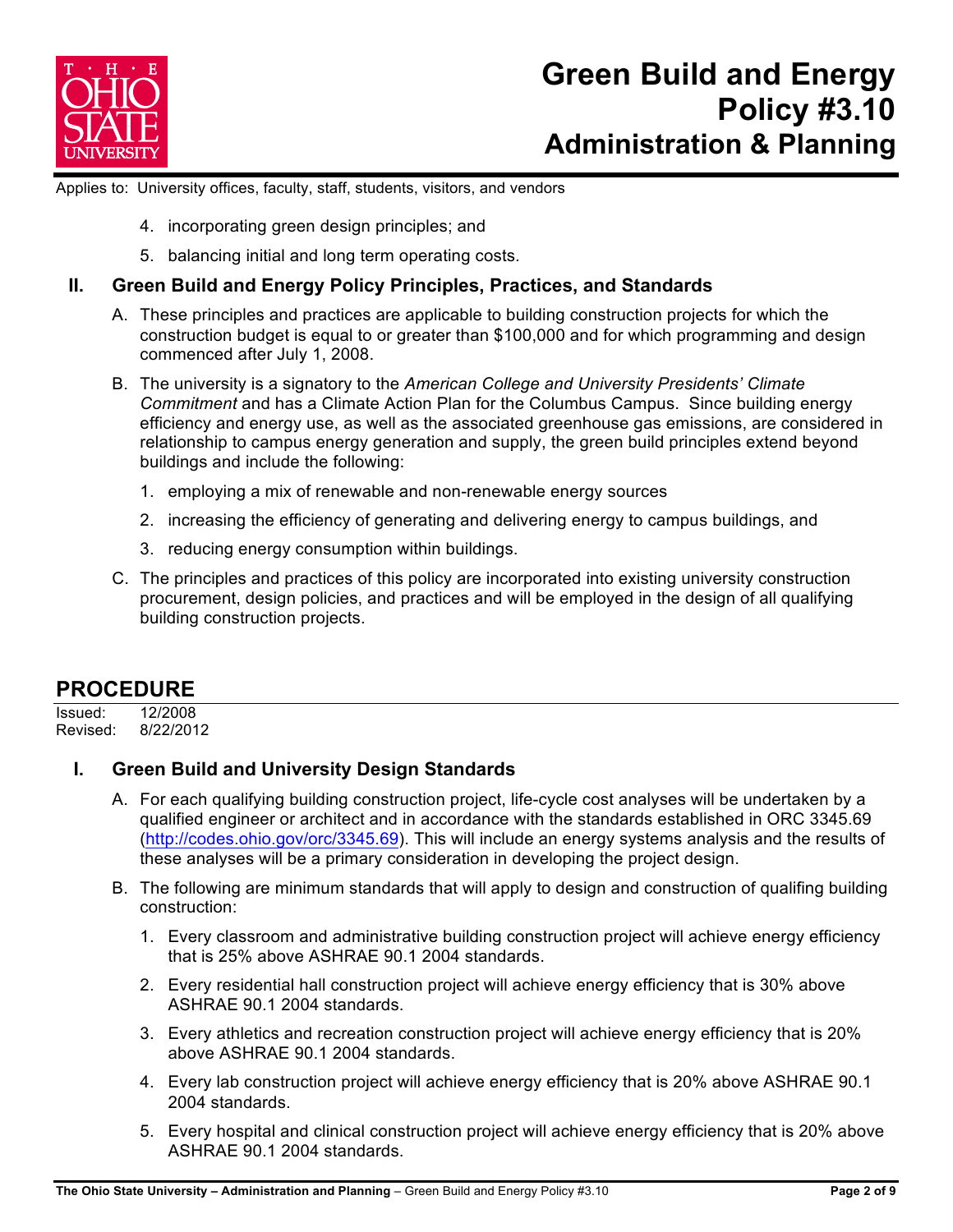

Applies to: University offices, faculty, staff, students, visitors, and vendors

- 6. All other building types will achieve energy efficiency that is a minimum of 20% above ASHRAE 90.1 2004 standards.
- C. The above standards will apply to building construction projects to improve, renovate or otherwise alter an existing building or structure which has been deemed to have inferior systems; and for which the life cycle analysis identifies that building systems perform negatively. For all other applicable building improvements, renovation, or alteration projects, such projects will exceed ASHRAE 90.1 2004 by 15%.
- D. In addition to the above requirements, each qualified building construction project with a budget of \$4 million or more will be certified to United States Green Building Council (USGBC) Leadership in Energy and Environmental Design (LEED) certified "Silver" or higher. Below are the required university mandated LEED points for each project:
	- 1. Optimize energy performance,
	- 2. Enhanced commissioning,
	- 3. Enhanced refrigerant management,
	- 4. Construction waste management/Low-emitting materials paints and coatings,
	- 5. Low-emitting materials flooring systems,
	- 6. Indoor chemical and pollutant source control, and
	- 7. Thermal comfort: design.
- E. Requests to waive any of the university mandated points may be submitted to the university engineer along with compelling documentation as to why mandated points should not be pursued. Such waiver requests will be considered by the university engineer, in collaboration with the university architect and university landscape architect, according to the Building Design Standards Variance/Waiver Adjudication Process
	- 1. Requests for waiver of the requirements of this policy for a specific project will follow the same procedure as outlined above. Escalation to the Office of Administration and Planning may occur as an outcome of the adjudication hearing process outlined above.
	- 2. All policy waiver requests are expected to be presented for consideration prior to the beginning of the schematic design phase of the project. Failure to present the waiver request in a timely fashion may cause project delays and could become grounds for denial of the waiver request.
- F. Monitoring the impact of this policy is critical to informing its contribution to achieving sustainability for the university and for complying with related state law(s). The university will strive to develop regular reports on the impact of this policy, including those stipulated in ORC Sec. 3345.69, and make them available to the public through internet postings, present their findings at relevant university forums, and use their findings to inform other university led sustainability initiatives. Contributing to this, a project impact assessment may be conducted for all applicable building projects with a construction budget over \$100,000. This report will describe the fiscal effects of energy efficiency and conservation measures pursued within the project.
- G. The mix of renewable and non-renewable energy sources employed and the increase in the efficiency of generating and delivering energy to university buildings will be considered on the basis of their relative value in reducing greenhouse gas emissions, lifecycle cost effectiveness, ability to incorporate the findings of university driven research, and ability to advance the university toward its greenhouse gas emission and other energy goals. Such improvements will be implemented as part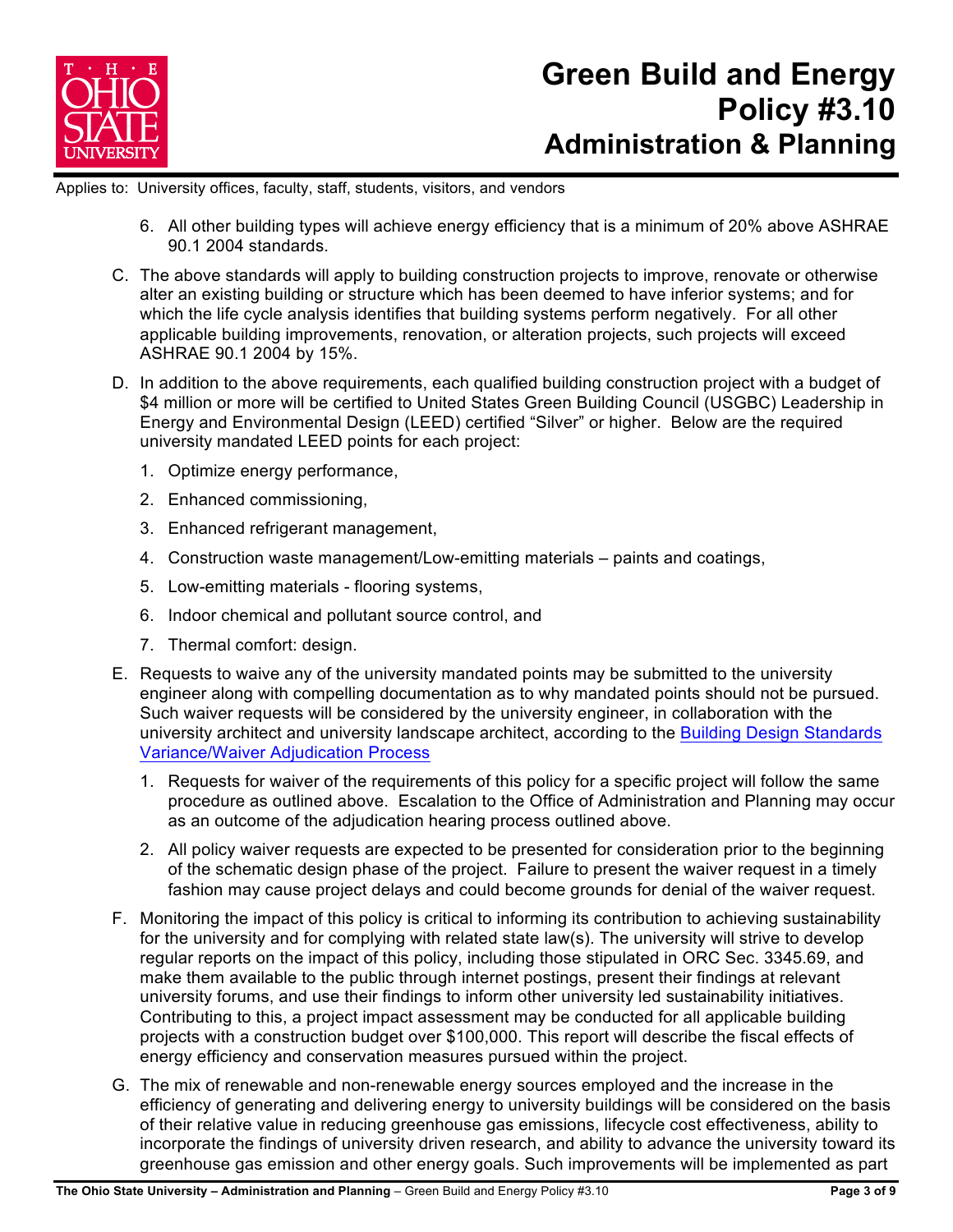

Applies to: University offices, faculty, staff, students, visitors, and vendors

of the university's commitments to reduce greenhouse gas emissions, diversify fuel sources, improve the efficiency of energy delivery and comply with all relevant state laws, including ORC Sec. 3345.69.

### **II. Energy and Sustainability**

- A. The University Master Plan contains several principles that encourage sustainability and energy conservation. Energy management is a responsibility shared by building designers, departments that produce and provide the utilities for the university, departments that maintain buildings and systems that use energy, and the university community that consumes the energy. The university is committed to improving energy efficiency, reducing energy consumption, and investigating cost effective options for use of renewable energy sources.
- B. Energy efficiency and conservation guidelines have been established for state institutions of higher education in response to ORC Sec. 3345.69. The university proposed a 15 year strategic energy plan to comply with these guidelines. The plan provides a five percent increase in construction costs and applicable fees to ensure energy efficient design and compliance with the Green Build and Energy policy requirements. The plan will request resources to conduct energy audits and implement energy conservation measures. The overall goal is a 20 percent reduction in energy consumption using fiscal year 2004 as the baseline. The following building operation and maintenance practices will be observed:
	- 1. Building Energy Management
		- a. Energy audits and/or re-commissioning of existing building systems will be performed at regular intervals to ensure that systems are operating at maximum efficiency.
		- b. Recommendations on resources and building selection for the energy audit program will be made through the University Energy Committee and the Energy Services and Sustainability Program Plan. Audits, level of commissioning efforts, energy conservation projects, the preventive maintenance program, and the renewal and deferred maintenance program will be prioritized and implemented as funded through the annual budget process and the capital plan. Level of funding received will determine programs goals and deliverables. Performance contracting will be used to support projects and related efforts when possible.
		- c. Building system controls will be added, modified, and integrated into the existing building automation system (BAS) as they are funded. This will allow for greater control over operating schedules, which will permit implementation of demand management strategies to reduce energy consumption and related costs.
		- d. The university community (faculty, students, staff, visitors, and vendors) is responsible for practices and behaviors which effect energy demand. In conditioned spaces, windows and doors will be kept closed. Energy consuming devices, such as personal computers, other office equipment, lights and window air conditioners will be turned off when not in use. Information technology support teams will ensure at set up and during maintenance periods that all personal computers, monitors, printers, and copiers have their energy management features enabled.
	- 2. Heating and Cooling
		- a. Office and academic space should maintain temperatures during the heating and air conditioning seasons at 70°F and 76°F respectively when occupied. Whenever it is economically and technically feasible, night setback and building scheduling features of the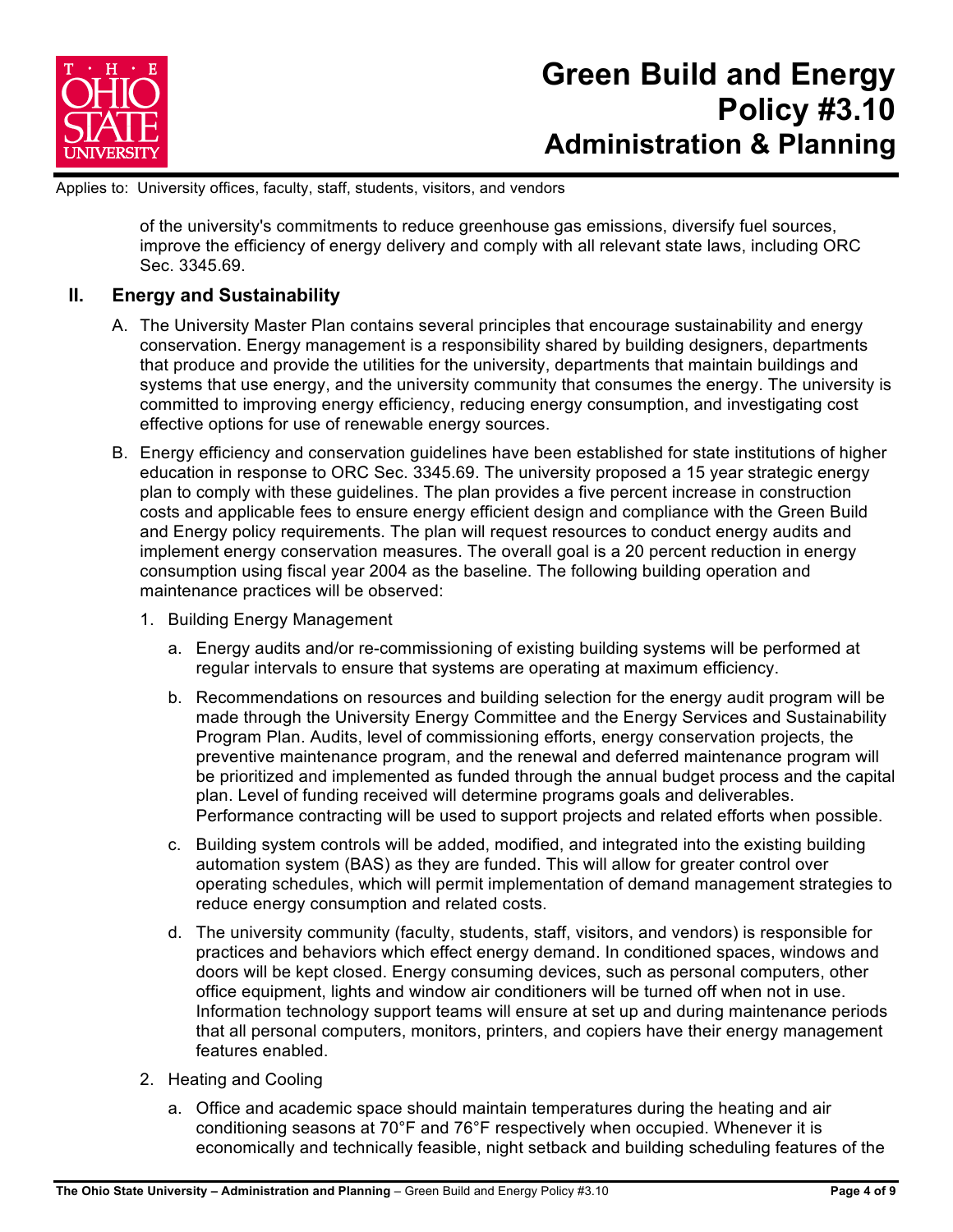

Applies to: University offices, faculty, staff, students, visitors, and vendors

BAS system will be used to allow temperatures to reset to 60°F and 80°F during heating/cooling unoccupied periods.

- i. Temperature control requirements for patient care and medical procedures areas of the Medical Center will be established by the appropriate medical care provider in consultation with Medical Center Operations.
- ii. Student Life and Athletics will develop and maintain temperature control requirements for their facilities that do not fall under the above policy 2-a, including housing and recreation facilities.
- iii. Temperature control requirements for research, animal care, laboratory areas, and university animal housing areas will be established by University Laboratory Animal Resources, Office of Research, or the appropriate college as mandated by the associated requirements.
- iv. All areas noted above will participate in the development of an annual report detailing their established conservation measures, control requirements, and associated outcomes in conjunction with the University Energy Committee.
- b. Building temperature control schedules will be established through a Building Energy Management Agreement for each building. The agreement will identify any special care, human needs, or research requirements to maintain the building outside the normal schedule and temperature range. Absent special needs, the University Energy Committee will evaluate exemption requests on an individual basis and will use the most energy efficient means of supplying heat or cooling for approved exemption requests. Installation of window air conditioners in university buildings will be authorized in advance to ensure proper installation and safety measures by the university architect and university engineer. Use of electric space heaters in university buildings will be authorized in advance to ensure proper installation and safety measures by the district leader or facilities manager of the area. All units will meet equipment and installation standards of the university. Areas that are too hot or too cold should be reported to Service2Facilities by calling (614) 292-HELP (Medical Center call 293-8645).
- 3. Building Leases
	- a. For building leases of 20,000 square feet or more, the above policies should be complied with whenever practical.
	- b. Leases will be evaluated by the university engineer in consultation with the university architect and university landscape architect on an individual basis and on their own merits, with an emphasis on the overall financial value of the arrangement and with consideration provided to not allow energy efficiency to impact or impede a desirable and financially sound business arrangement.
- 4. Utility Metering and Cost Allocation
	- a. Quality utility metering is essential to provide the data and information required by the Strategic Energy Plan and to allocate costs effectively for billable customers.
	- b. New buildings or renovations of more than 50% of replacement value or building area will have full utility metering in line with the Building Design Standards.
	- c. Metering systems for existing buildings are being upgraded over time as outlined in the Facilities Operations and Development (FOD) Metering Plan. Metering upgrades for existing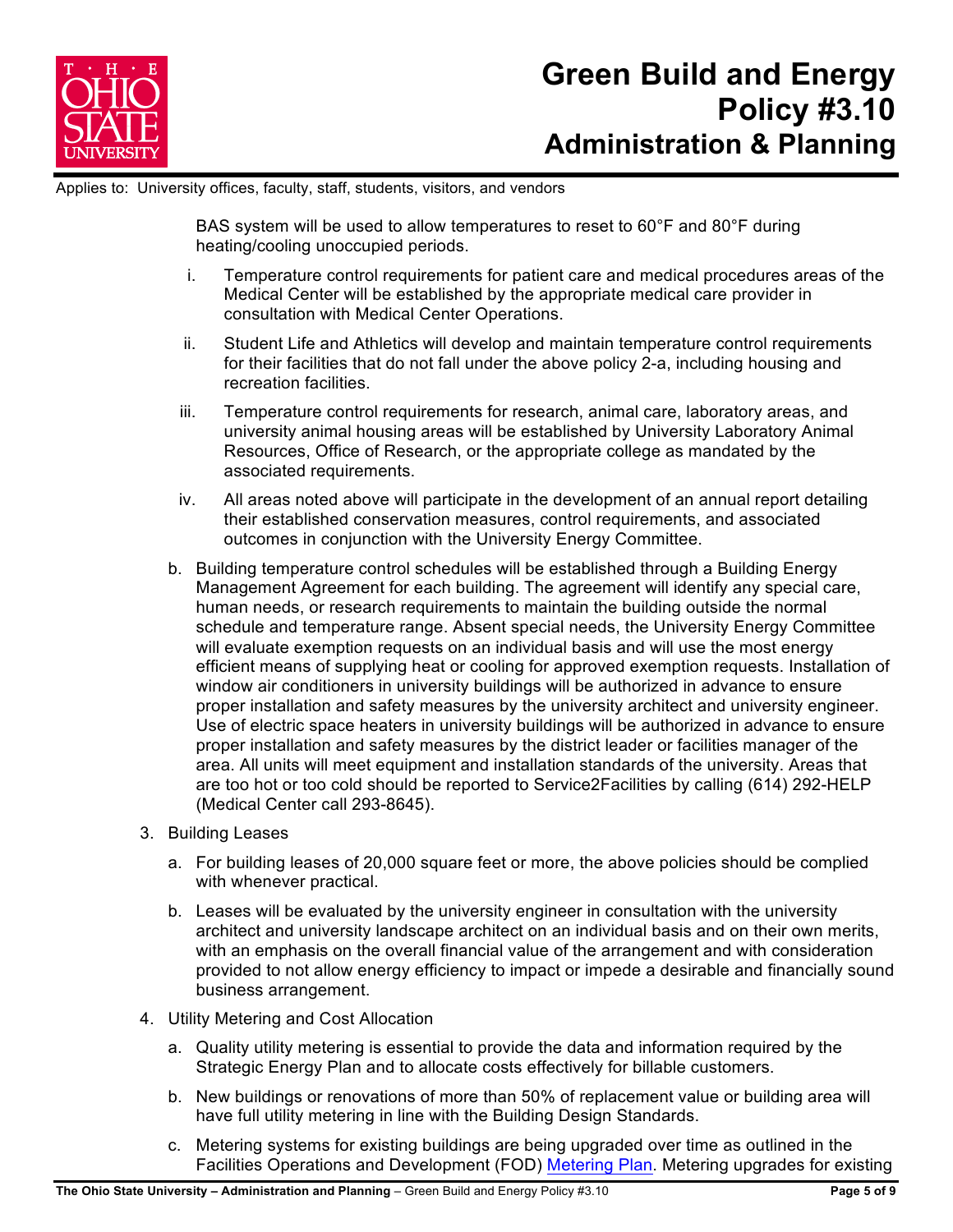

Applies to: University offices, faculty, staff, students, visitors, and vendors

buildings are funded through the annual budget process and will be managed through Facilities Operations and Development - Energy Services and Sustainability (ESS).

d. Utility billing rates will be developed annually. The cost recovery method for Utility system costs will be collaboratively developed by the Offices of Administration and Planning, Business and Finance, and Energy and Environment.

### **III. Sustainability**

- A. Renewable Energy
	- 1. In an effort to meet the climate neutrality goal of the ACUPCC, the university will investigate cost effective renewable energy options and recommend implementation when viable options are identified and funded.
	- 2. Projects requested by students, staff or faculty that connect to the utility infrastructure or to building systems will be reviewed and recommended jointly with FOD and the Office of Energy and Environment prior to any project commitments or initiation.
- B. Waste Management Recycling and Composting
	- 1. Disposal of materials in the solid waste stream represents an increasing cost to the environment and for the university. As a result, the university has adopted a goal of 40 percent waste diversion.
	- 2. The university will continue to improve existing recycling programs such as the All-in-One and outdoor area recycling programs.
	- 3. Composting programs will be developed and expanded for biomass from food operations and landscaping activities.
	- 4. Design of facilities will incorporate the facilities necessary to make recycling convenient for university users.
- C. Water Usage
	- 1. Landscape design should use plants that are in balance with the local climate and require minimal resource inputs for landscape care and maintenance.
	- 2. Irrigation water use should be minimized through rainfall monitoring. Major construction or renovation projects should also investigate collecting storm water for non-potable uses on campus as part of sustainable design practice.
	- 3. Low water use flush valves and flow restrictors on faucets and showers will be used in all applicable areas.
	- 4. No single-pass cooling water will be used on mechanical equipment in new construction or retrofits, except in the case of an emergency.
	- 5. Water that does not go to the sanitary sewer system (such as lawn irrigation, cooling towers, and fountains) will have deduction meters installed to obtain a sewer credit from our water supplier.
	- 6. Water leaks, dripping faucets, and fixtures that do not shut off should be reported to Service2Facilities by calling (614) 292-HELP (Medical Center call 293-8645).
	- 7. Domestic hot water heating systems will be well insulated and mixing valves, hot water return pumps, and controls should be designed for maximum efficiency and performance.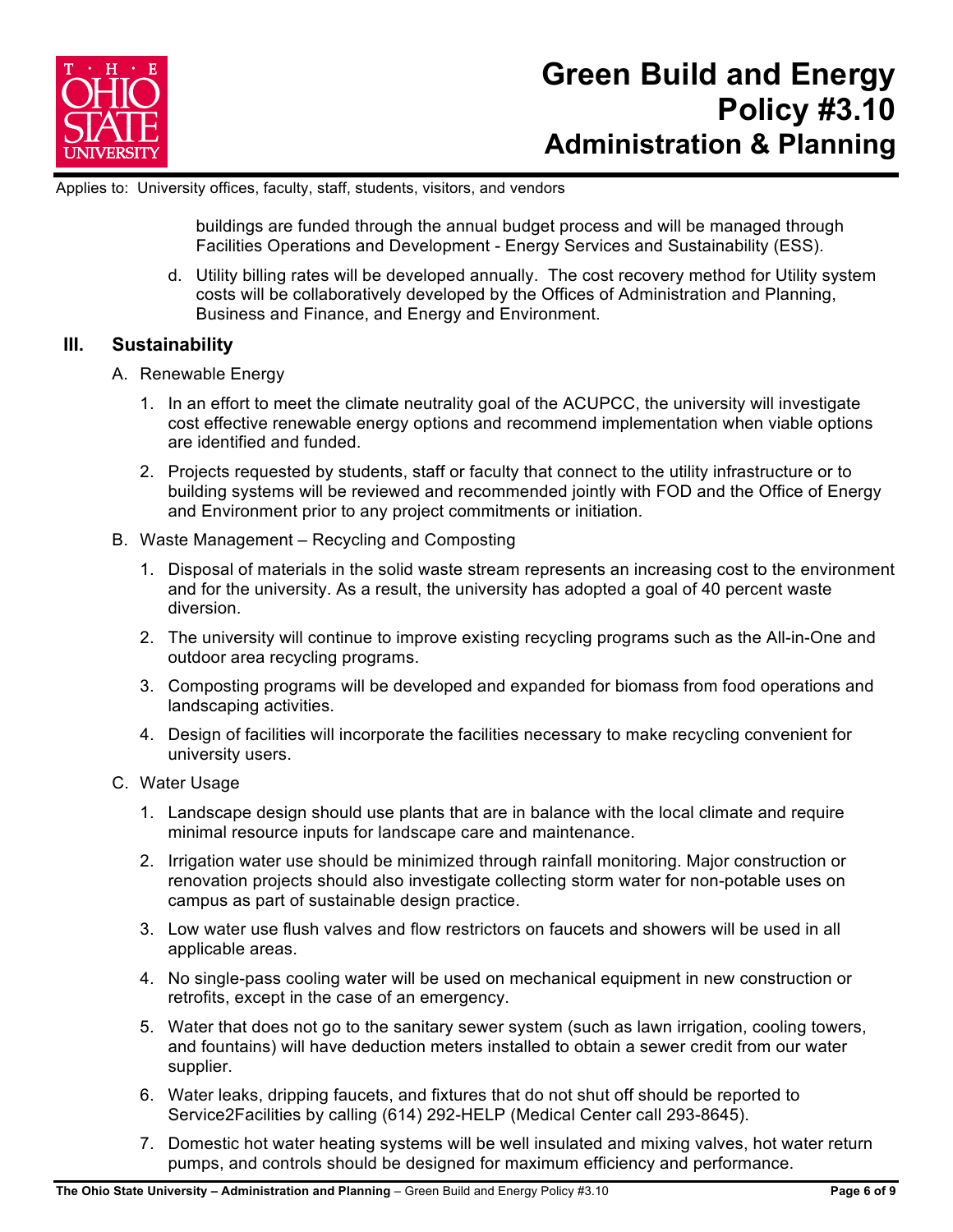

Applies to: University offices, faculty, staff, students, visitors, and vendors

D. Studies and Technology Evaluation

Implementing new technology to support sustainability initiatives is most effective when coupled with ongoing research. The university will conduct studies and investigate new technologies to explore feasibility for campus application and do so in collaboration with both academic and research units.

E. Education and Academic Collaboration

University faculty, staff, and students will, under the guidance of the Office of Energy and the Environment and the President's and Provost's Council on Sustainability, support an education program and collaboration on various sustainability topics to allow the campus community to better understand how they can positively impact our campus environment. This work will build off the existing campus sustainability programs, including the University Sustainability Plan, the Climate Action Plan, and the Energy and Infrastructure Plan and will continue to provide support in the classroom through instruction, mentoring of student research projects, and partnering on grant proposals.

- F. Transportation
	- 1. Use of the Campus Area Bus Service (CABS), a car sharing program and car/van pooling will continue to be an integral part of our transportation and parking strategy.
	- 2. The university will provide focused communications targeting the benefits of walking, biking and use of public transportation.
	- 3. Student fees include a bus pass for unlimited access to the local transit system. Amenities to encourage methods of transportation that are non-fuel supported such as use of public transit, walking and biking will be strong considerations in all physical planning decisions.
	- 4. The Vehicle Idling policy has been adopted by the university for all state vehicles and will continue to be endorsed and supported.
	- 5. The university onsite fueling station dispenses only soy biodiesel fuel which is used for all diesel powered vehicles, including the campus bus system.
	- 6. The university fleet currently includes alternative fuel vehicles. All requests for vehicle acquisitions are reviewed and alternative fuel vehicles are strongly encouraged.
- G. Purchasing
	- 1. Energy efficient and environmentally friendly products will be purchased whenever possible (e.g. the U.S. Environmental Protection Agency Energy Star products list). Recyclable and reusable products should also be purchased when feasible to reduce disposal costs.
	- 2. The university's Stores Department offers products and services for green purchasing.
	- 3. The university has mandated that all copy paper purchased contain 30 percent post-consumer recycled content.

### **IV. Metrics**

Success of the university's energy and sustainability program will be monitored on a continual basis in a number of ways. Existing metrics will be maintained and others added as the 15-year energy plan begins implementation. Metrics include air pollutant, energy, recycling and waste diversion, and the campus carbon footprint for monitoring the performance of the Columbus campus. All metrics will be tracked and updated yearly by ESS. The university will strive to meet reporting requirements for the state and ORC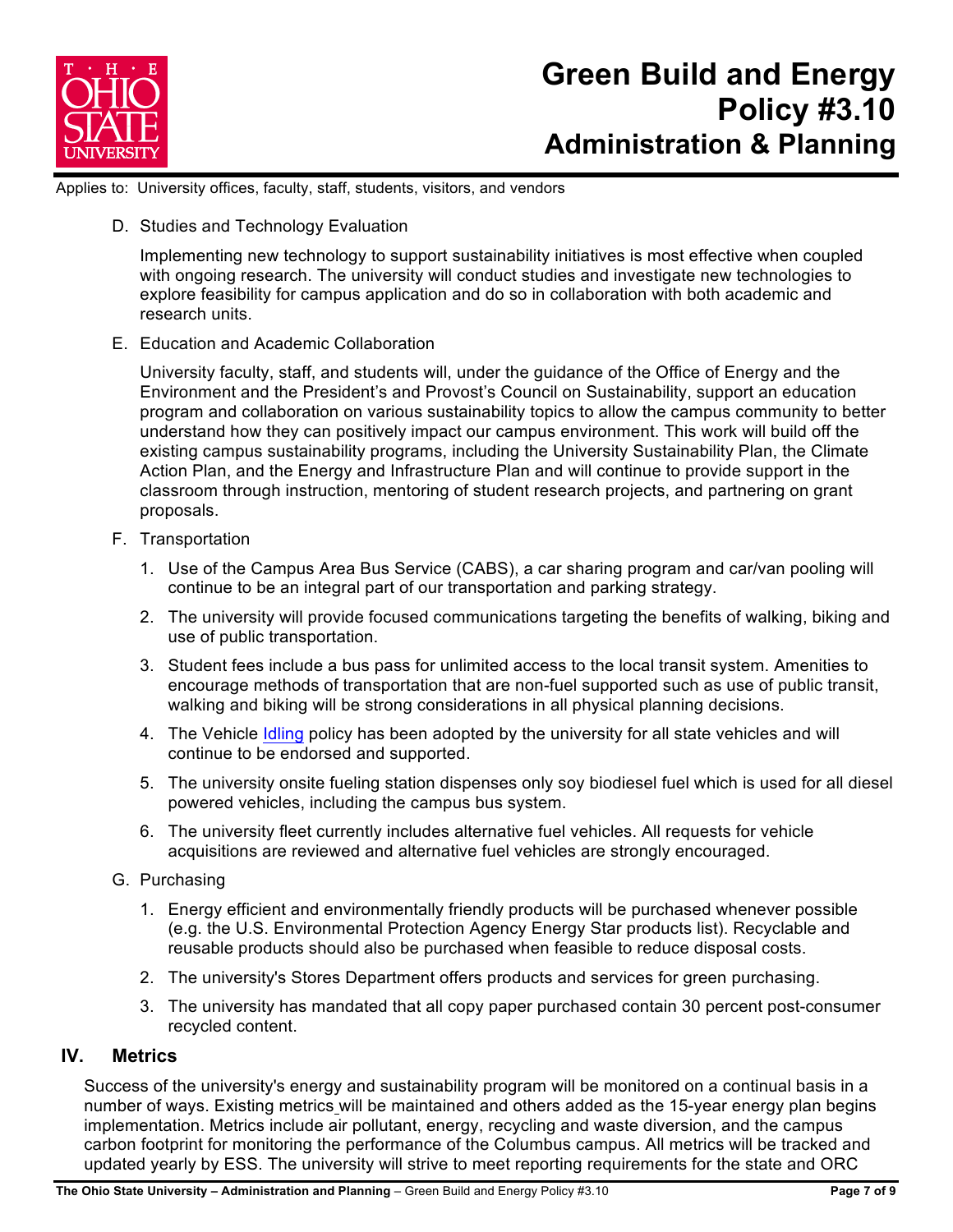

Applies to: University offices, faculty, staff, students, visitors, and vendors

3345.69. Annual updates will be published to provide the greater community with information on the success of the energy and sustainability programs.

### **Responsibilities**

| <b>Position or Office</b>                                                                                 | <b>Responsibilities</b>                                                                                                                                                                                                                                                                                                                                                                |  |  |  |
|-----------------------------------------------------------------------------------------------------------|----------------------------------------------------------------------------------------------------------------------------------------------------------------------------------------------------------------------------------------------------------------------------------------------------------------------------------------------------------------------------------------|--|--|--|
| Facilities Operations &<br>Development                                                                    | Implementation and technical support in conjunction with facilities design, construction, and operations<br>activities.                                                                                                                                                                                                                                                                |  |  |  |
| Design<br>Architect/Engineer                                                                              | Provide a life-cycle cost analysis, including an energy systems analysis to be the primary consideration in<br>developing the project design                                                                                                                                                                                                                                           |  |  |  |
| University Engineer,<br>University Architect,<br>University Landscape<br>Architect                        | 1. Consider policy waiver requests.<br>2. Authorize the installation of window air conditioners in university buildings.<br>3. Evaluate leases with an emphasis on the overall financial value of the arrangement and with<br>consideration provided to not allow energy efficiency to impact or impede a desirable and financially<br>sound business arrangement.                     |  |  |  |
| University Energy<br>Committee                                                                            | 1. Provide recommendations on resources and building selection for the energy audit program.<br>2. Develop an annual report detailing conservation measures, control requirements, and associated<br>outcomes.<br>3. Evaluate temperature control requirements and consider exemption requests on an individual basis.                                                                 |  |  |  |
| <b>University Community</b>                                                                               | Responsible for practices and behaviors which effect energy demand.<br>1. In conditioned spaces keep windows and doors closed.<br>2. Turn off energy consuming devices, such as personal computers, other office equipment, lights, and<br>window air conditioners when they are not in use.<br>3. Report any areas that are too hot or too cold to Service2Facilities (614) 292-HELP. |  |  |  |
| <b>Medical Center</b><br>Operations                                                                       | Establish temperature control requirements for patient care and medical procedure areas of the Medical<br>Center                                                                                                                                                                                                                                                                       |  |  |  |
| <b>Student Life</b>                                                                                       | Develop and maintain temperature control requirements for Student Life facilities.                                                                                                                                                                                                                                                                                                     |  |  |  |
| <b>Athletics</b>                                                                                          | Develop and maintain temperature control requirements for Athletic facilities.                                                                                                                                                                                                                                                                                                         |  |  |  |
| University Laboratory<br><b>Animal Resources</b>                                                          | Develop temperature control requirements for associated research, animal care, and animal housing areas                                                                                                                                                                                                                                                                                |  |  |  |
| Office of Research                                                                                        | Develop temperature control requirements for associated research and laboratory areas                                                                                                                                                                                                                                                                                                  |  |  |  |
| <b>District Leader</b>                                                                                    | Authorize and ensure proper installation, according to university and code standards, of electric space<br>heaters.                                                                                                                                                                                                                                                                    |  |  |  |
| <b>Energy Services and</b><br>Sustainability                                                              | 1. Manage metering upgrade projects for existing buildings that are funded through the annual budget<br>process.<br>2. Annually track and update metrics.                                                                                                                                                                                                                              |  |  |  |
| The Offices of:<br>Administration and<br>Planning, Business and<br>Finance, and Energy<br>and Environment | Collaboratively develop annual utility billing rates and the cost recovery method for utility system costs.                                                                                                                                                                                                                                                                            |  |  |  |
| Office of Energy and<br>Environment and<br>Facilities Operations and<br>Development                       | Jointly review and recommend projects requested by students, staff, or faculty that connect to the utility<br>infrastructure or to building systems prior to any project commitments or initiation.                                                                                                                                                                                    |  |  |  |
| Office of Energy and<br>Environment and the<br>President's and<br>Provost's Council on<br>Sustainability  | Support an education program and collaboration on various sustainability topics to allow the campus<br>community to better understand how they can positively impact our campus environment.                                                                                                                                                                                           |  |  |  |